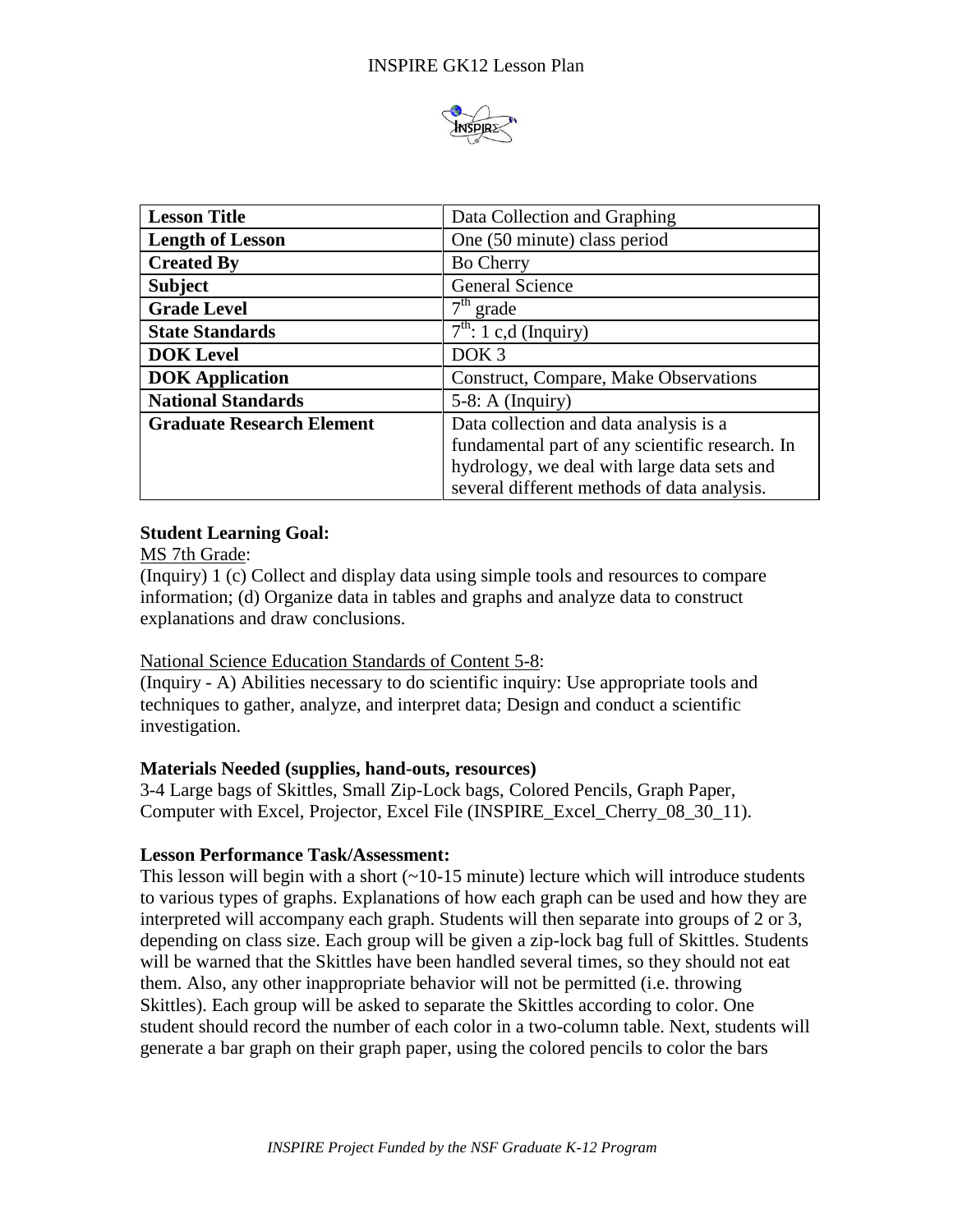

according to the color of Skittle. After generating their graph, the students will report their findings to the instructor who will put the data into a table in Excel. This Excel file will automatically generate a bar graph and a pie graph to show students how powerful Excel can be. With the remaining time, the instructor will discuss the importance of using Excel or other graphing software when dealing with extremely large data sets. Examples of hyrdographs will be shown in Excel and discussed as a class.

### **Lesson Relevance to Performance Task and Students:**

Knowledge of various types of graphs and how they can be used to display different types of data is important to future scientists to ensure effective communication of scientific data. Also, understanding how to create these graphs and tables is an important skill for any student. Lastly, becoming familiar with how computing programs such as Excel and how these programs can handle large amounts of data is important if students choose to continue studying science.

### **Anticipatory Set/Capture Interest:**

By using Skittles for data collection, students will be immediately engaged and there will be no need for an anticipatory set. Also, separating the class into groups and handing out the Skittles will capture the students' attention to get them excited about the activity.

#### **Guided Practice:**

The lesson will begin with a discussion of different kinds of graphs and how they are used to display data. Examples will be shown and an example graph will be generated to show students how to create a bar graph.

### **Independent Practice:**

Students will have plenty of time to practice generating graphs and collecting data on their own. Students will be given the freedom to collect data in a manner that they think is best, as long as it is appropriate for the activity. By working in small groups, students will be given jobs to do so that all students are participating. These jobs include: sorter, data recorder, and counter. All students must work on creating the graph.

### **Remediation and/or Enrichment:**

Remediation- Individual IEP; Enrichment - Have students work with Excel to create tables and generate graphs.

### **Check(s) for Understanding:**

The instructor should lead discussion and use formative feedback from those discussions in order to check for understanding. Also, the instructor should constantly check students' papers to ensure that they are keeping up with the data. The instructor should also be asking questions such as "what goes on the x-axis and y-axis?". The instructor should